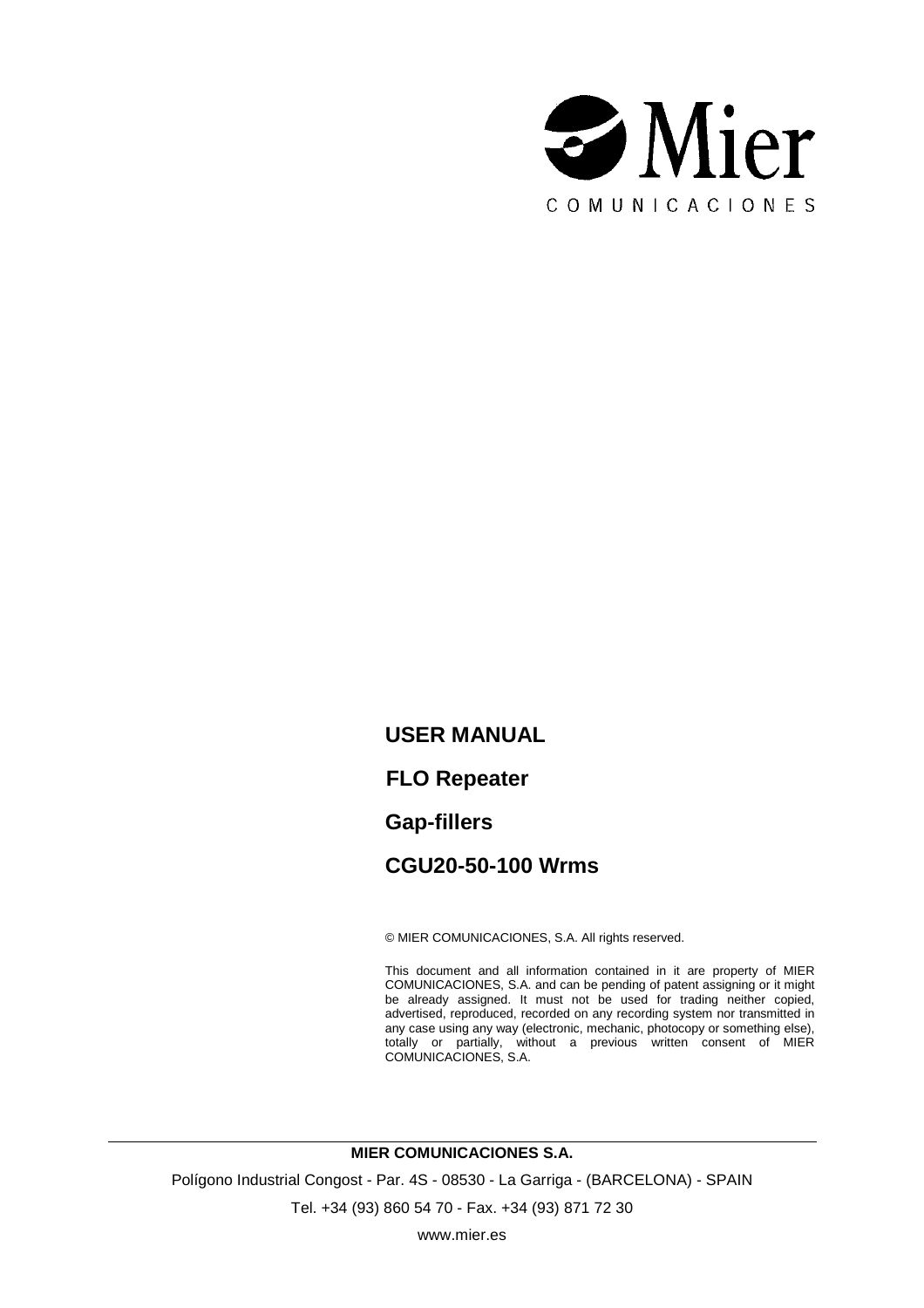

## **TABLE OF CONTENTS**

| $2_{-}$ |                                                                |  |
|---------|----------------------------------------------------------------|--|
|         |                                                                |  |
|         |                                                                |  |
|         |                                                                |  |
|         |                                                                |  |
|         |                                                                |  |
|         |                                                                |  |
| $3_{-}$ | INTELLIGENT HIGH GAIN ON-CHANNEL REPEATER (HGOCR-I)23          |  |
|         |                                                                |  |
|         |                                                                |  |
|         |                                                                |  |
|         |                                                                |  |
|         | 3.5. HGOCR-I CONFIGURABLE PARAMETERS THROUGH THE FRONT PANEL30 |  |
|         |                                                                |  |
| 4.      |                                                                |  |
| 5.      |                                                                |  |
| 6.      |                                                                |  |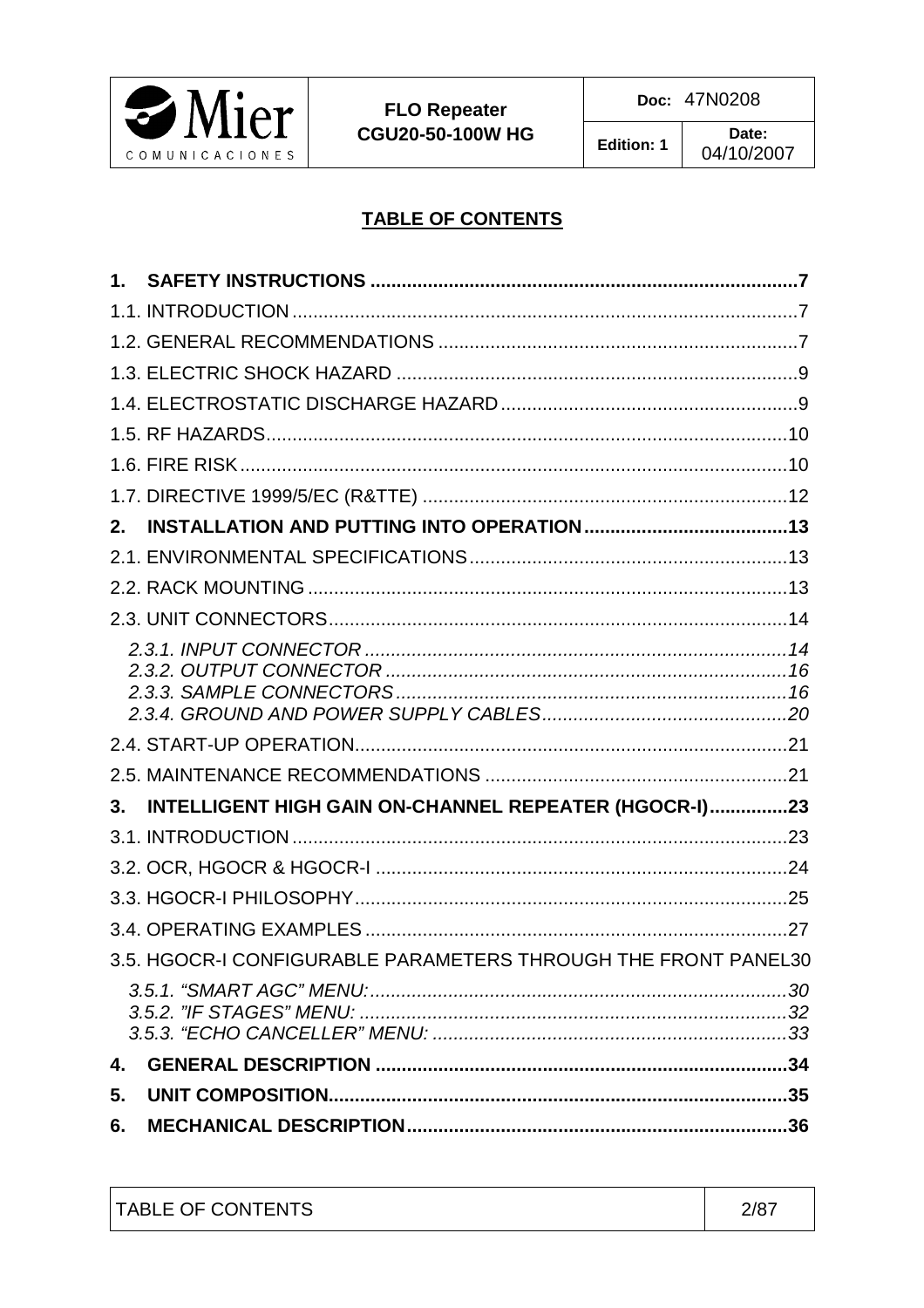

#### **TABLE OF CONTENTS**

| 8.                                                                                                                    |  |
|-----------------------------------------------------------------------------------------------------------------------|--|
| 9.                                                                                                                    |  |
|                                                                                                                       |  |
|                                                                                                                       |  |
|                                                                                                                       |  |
|                                                                                                                       |  |
|                                                                                                                       |  |
| 11.1. SNMP AGENT IN MIER COMUNICACIONES BROADCAST UNITS. 71                                                           |  |
| 11.1.2. MIER COMUNICACIONES BROADCAST UNITS MIB DESCRIPTION  71<br>11.1.6. PARAMETERS CONFIGURATION OF THE SNMP AGENT |  |
|                                                                                                                       |  |
|                                                                                                                       |  |
| 11.3. RECEIVED TRAPS AND ITS INTERPRETATION WITHIN THE FRAMEWORK                                                      |  |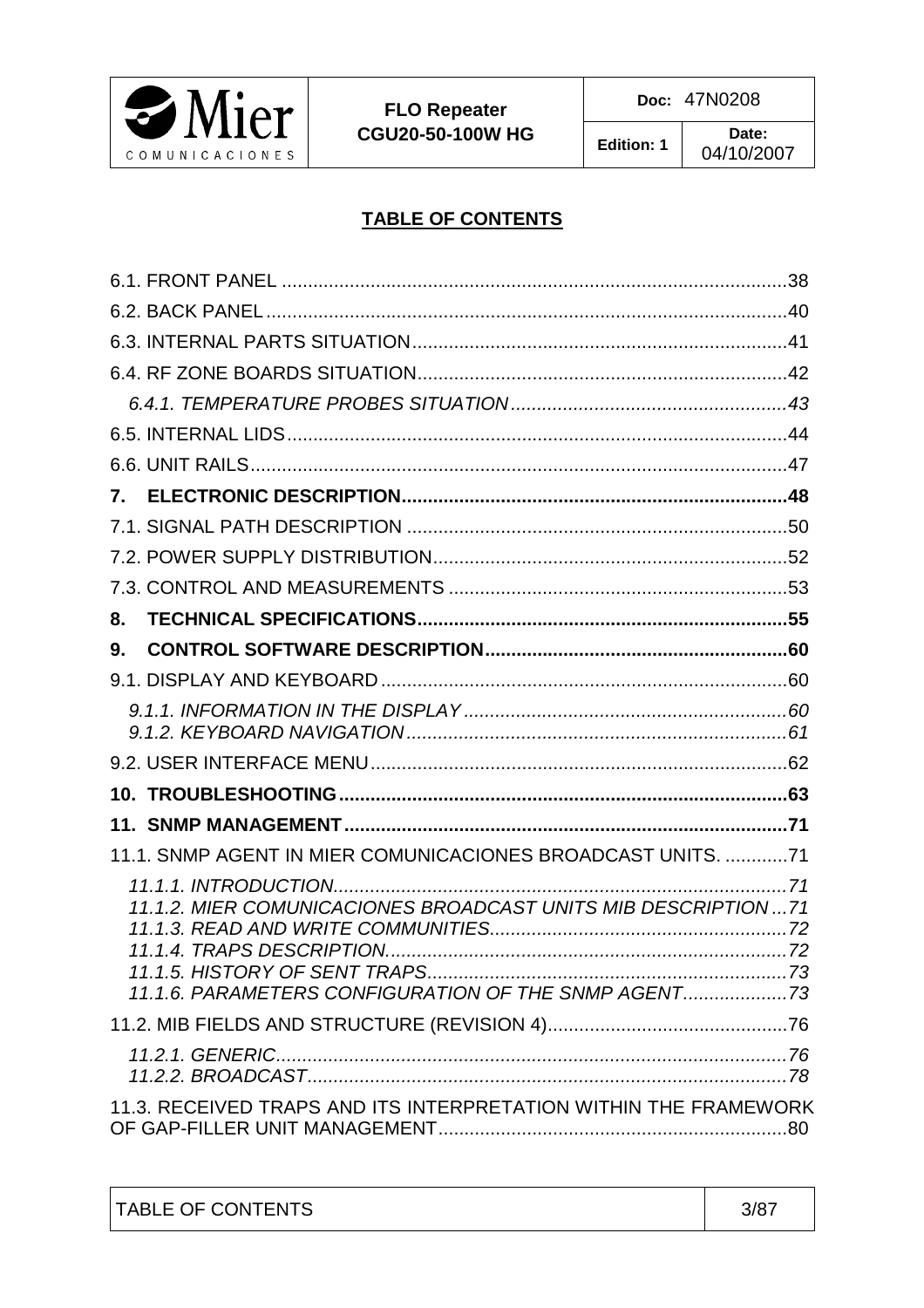

**FLO Repeater CGU20-50-100W HG**  **Doc:** 47N0208

**Edition: 1 Date:** 

04/10/2007

## **TABLE OF CONTENTS**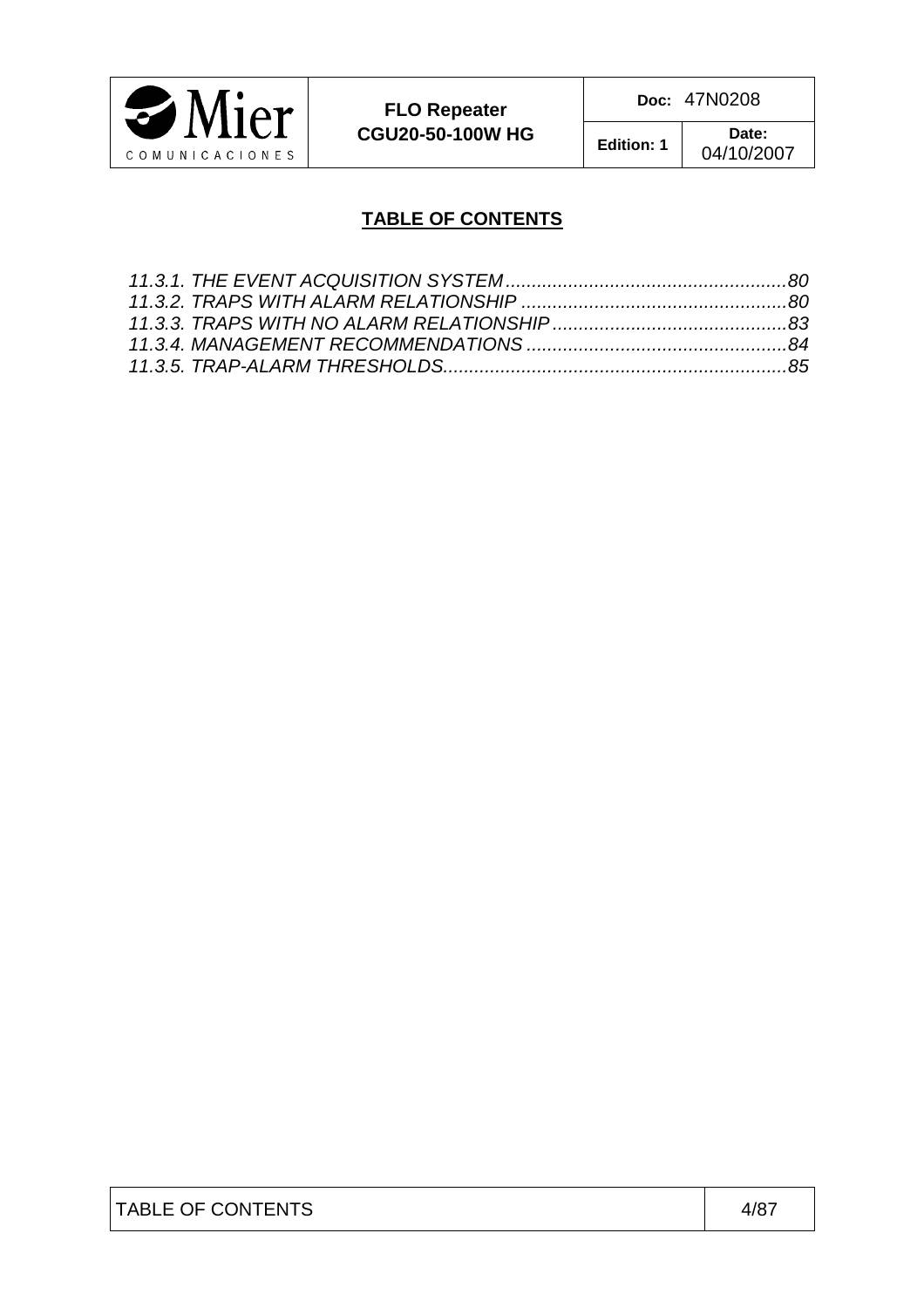

**FLO Repeater CGU20-50-100W HG**  **Doc:** 47N0208

04/10/2007

## **LIST OF FIGURES**

| Figure 3.- Frequency conversions between local oscillator signal, RF signal and IF signal 17     |  |
|--------------------------------------------------------------------------------------------------|--|
| Figure 4.- Frequency conversions between local oscillators signals, RF signal and IF signal.  19 |  |
| Figure 5.- Frequency conversions between local oscillators signals, RF signal and IF signal.  20 |  |
|                                                                                                  |  |
|                                                                                                  |  |
|                                                                                                  |  |
|                                                                                                  |  |
|                                                                                                  |  |
|                                                                                                  |  |
|                                                                                                  |  |
|                                                                                                  |  |
|                                                                                                  |  |
|                                                                                                  |  |
|                                                                                                  |  |
|                                                                                                  |  |
|                                                                                                  |  |
|                                                                                                  |  |
|                                                                                                  |  |
|                                                                                                  |  |
|                                                                                                  |  |
|                                                                                                  |  |
|                                                                                                  |  |
|                                                                                                  |  |
|                                                                                                  |  |
|                                                                                                  |  |
|                                                                                                  |  |
|                                                                                                  |  |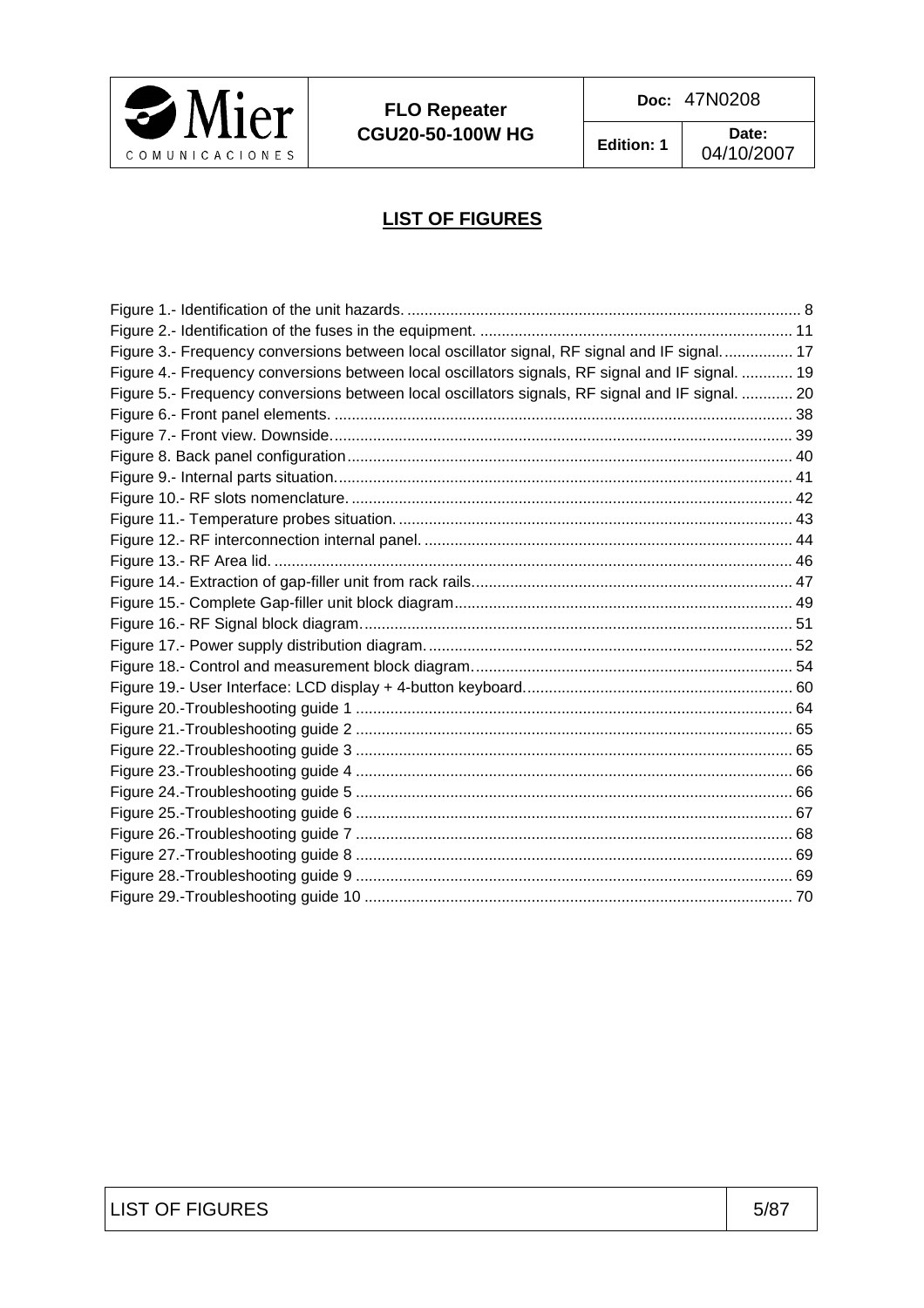

**Edition: 1 Date:** 

04/10/2007

## **LIST OF TABLES**

| Table 13.- Measure/Adjustment fields in the 'broadcast' units (All the objects must have the prefix      |  |
|----------------------------------------------------------------------------------------------------------|--|
| Table 14.- Generated Alarms in the 'broadcast' units (All the objects must have the prefix "mierexc") 79 |  |
|                                                                                                          |  |
| Table 16.- MIB fields related to equipment alarms. Versions 1S32 and above.  86                          |  |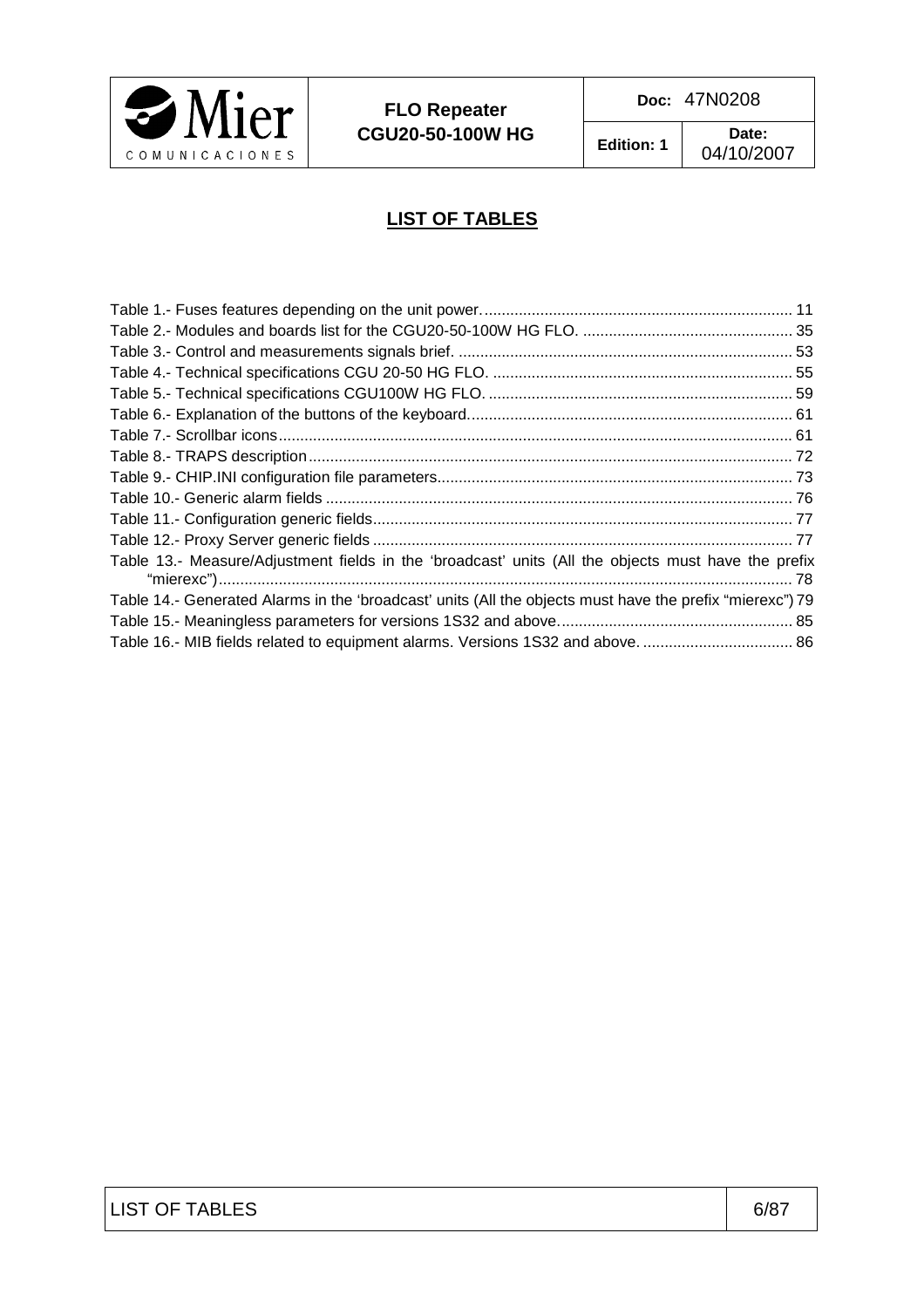

## **1. SAFETY INSTRUCTIONS**

#### 1.1. INTRODUCTION

In spite of the electric well cared used for the equipment design, the installation and maintenance personnel may be exposed to a certain inherent hazards in the electronic equipment treatment.

Since Mier Comunicaciones bets for the security of its customers, in the current chapter is pretended to offer a guide of the possible existing dangers, and a group of recommendations to avoid their development as well.

For these reasons, is extremely important to read carefully this chapter before starting any operation over the unit (chapter 1). However, someone always can get in contact with our Technical Attention Service (TAS) to solve any kind of doubt.

**NOTE:** the purpose of this section is not to contain a complete description of all the precautions that the operators must be bear in mind using electronic equipment. Mier Comunicaciones doesn't take responsibility for injuries suffered due to inappropriate and irresponsible procedures or to dispose of personnel without the experience and/or required qualification.

#### 1.2. GENERAL RECOMMENDATIONS

In the next lines will be detailed some general recommendations to stick on to follow a correct security plan at the time to carry out the installation, the maintenance or any type of adjustment.

- All electrical installation and its respective maintenance must be carried out by suitable qualified personnel.
- Do not do any work in the unit unless there is another person who is able to provide first aid services.
- Do not touch overheated components without suitable precautions to avoid burns.
- If it is required to raise and to transport the unit, it must be done by more than one person. The unit weight is too high (25-30Kg depending on the unit) and it could cause injuries.
- The fuses, switches and other protection devices have the finality to guarantee security under overloads and short circuits. Pay high attention to them.
- When a security device replacement is performed, original device with the same electric specifications has to be used. When a replacement with these characteristics is done, do a security check to ensure its correct operation.
- In order to do any sort of work without operating requirement, ensure that the unit is unconnected to the supply power. In this case, not to assume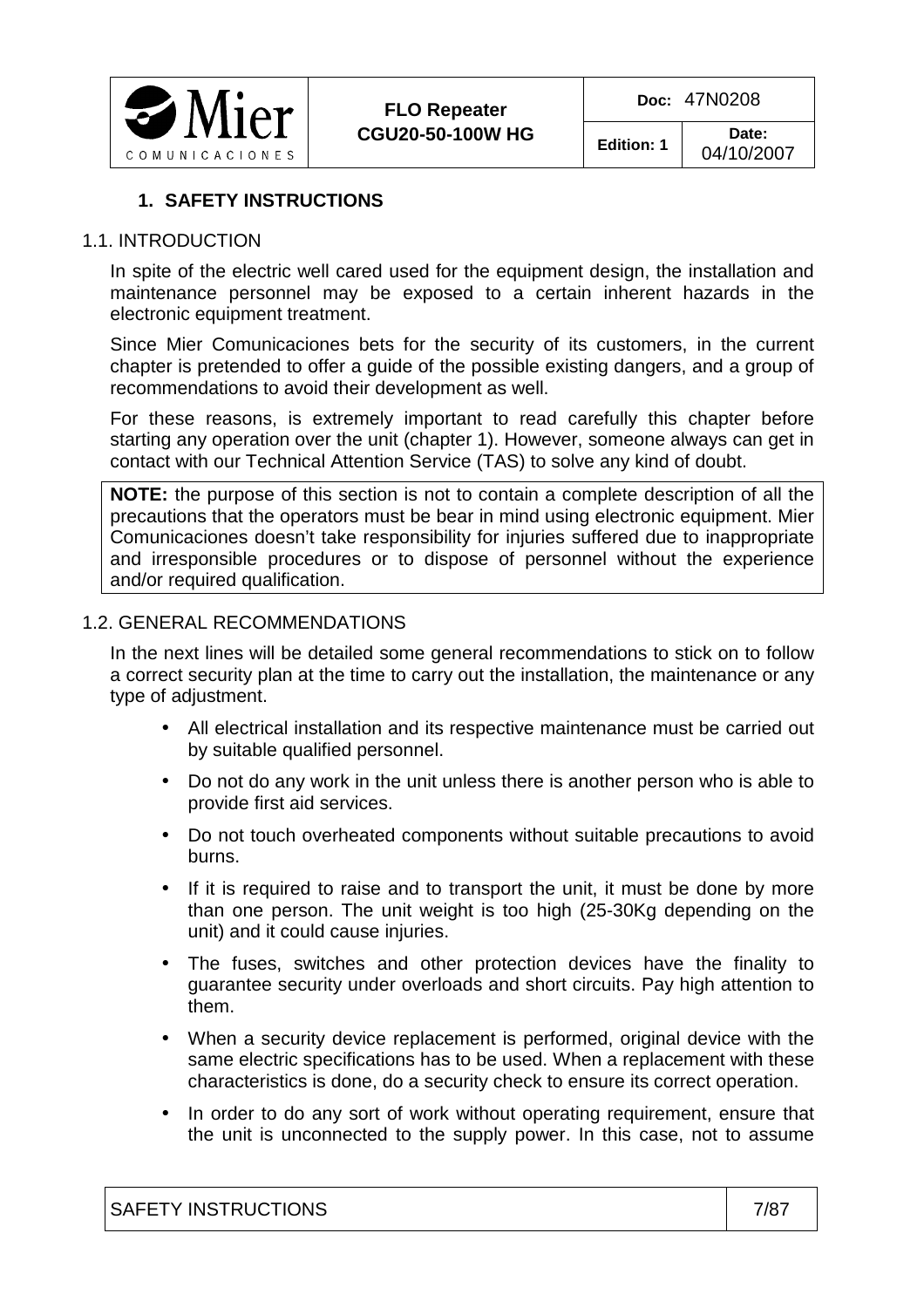

**Edition: 1 Date:**  04/10/2007

either that electric hazard doesn't exist (even in the parts that apparently show electric isolation). The capacitors might retain dangerous electric potentials for a certain period of time after switching off the unit. Wait for 5 minutes to ensure that the capacitors have been discharged. Not to discharged them by short circuits.

• Disconnect the antenna as well. Other active equipments connected to the same antenna can cause a harmful energetic feed back through the connection cable. When it is not possible to disconnect the antenna must be carried out other possible precautions to establish a voltage absence.



Figure 1.- Identification of the unit hazards.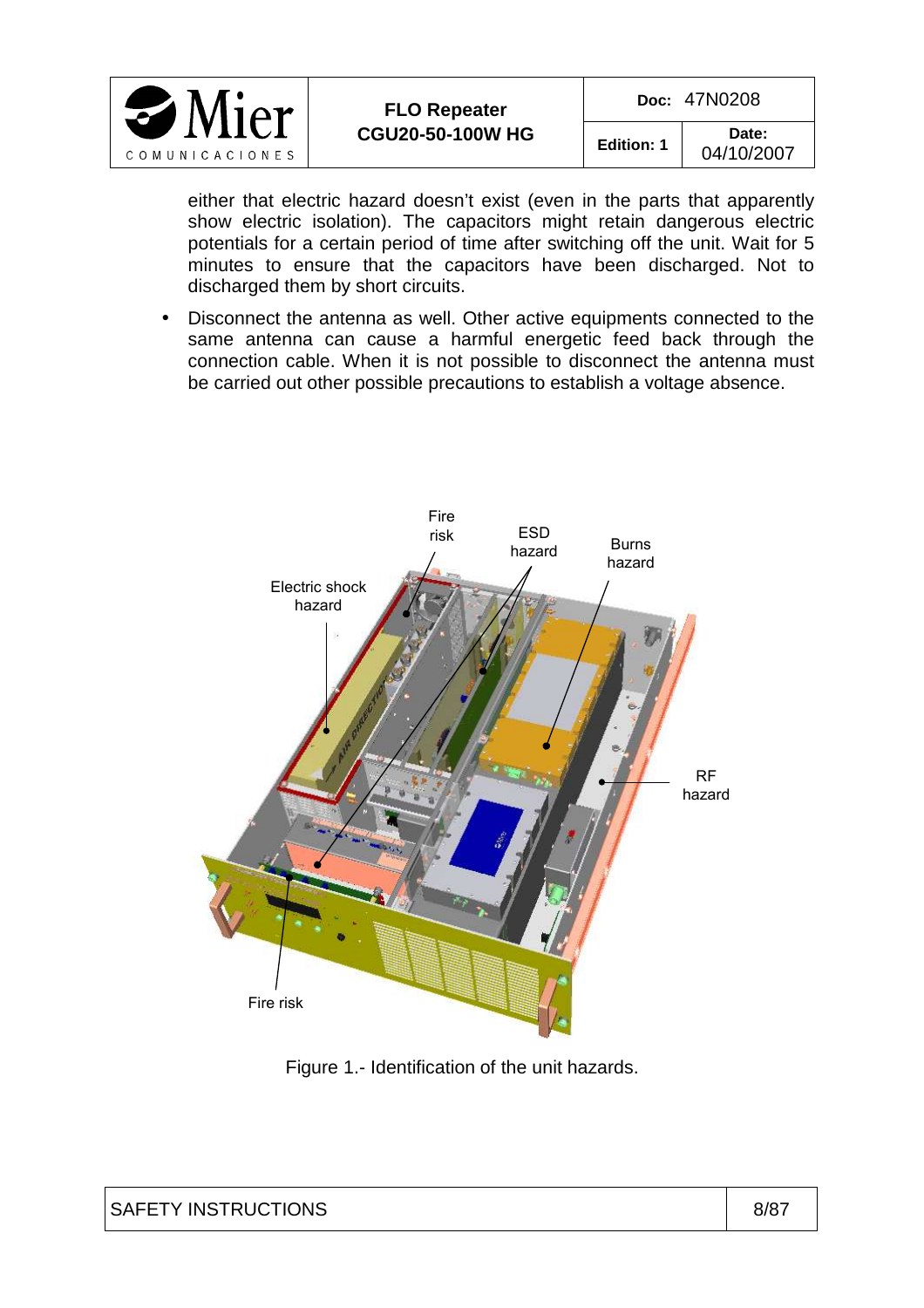

#### 1.3. ELECTRIC SHOCK HAZARD

The equipments (transmitters, transposers or gap fillers) transport a big amount of energy and hence they are a hazard supply. An electric shock happens when somebody gets in contact with an electric energy supply which causes energy propagation through his body. It may cause a shock, whose consequences might vary. It could result in nothing or by contrast it could be even lethal. For this reason, pay attention to the following recommendations:

- The current intensity is the most important magnitude to predict the kind of damage suffered. The harmful current threshold is from 80mA at a frequency of 50 Hz.
- Known the relation between the intensity and the voltage, it is considered a dangerous electric potential from 24V AC or 50V DC, which can cause serious bad consequences.
- Remember that low voltage supplies with high intensity may be as dangerous as high voltage supplies.
- Do not use connections in inappropriate conditions. If it is appreciated any deteriorated connection, replace it immediately. Otherwise, it could cause either a fire or an electric shock.
- Do not remove either the external covers or the internal lids of the equipment while it is operating, unless it is absolutely necessary to do some work. One of the main functions of them is to avoid contact with high voltages.
- Do not touch the connections with wet hands. The essential resistive element of the human body is constituted by skin, which varies according to the person. The resistance among two parts of the body is within some  $KΩ$ , even though it is reduced when it is wet.
- In front of any measurement, keep one hand in the pocket to avoid the worst path current is from hand to hand since the electric flow would pass through the chest cavity.
- Electric shocks apart from producing the shock may cause burns in the part of the body which has been in contact with the electric conductor.

#### 1.4. ELECTROSTATIC DISCHARGE HAZARD

Electrostatic discharges (ESD) are an electric event that produces an electrostatic field discharge when bodies with different electric potential get in contact. They are extremely dangerous for electronic devices and therefore it is important to bear them in mind. Please, follow the next recommendations:

• Ensure the discharge of the static electricity of the operators and electronic devices that have been able to accumulate before touching any device or connecting devices.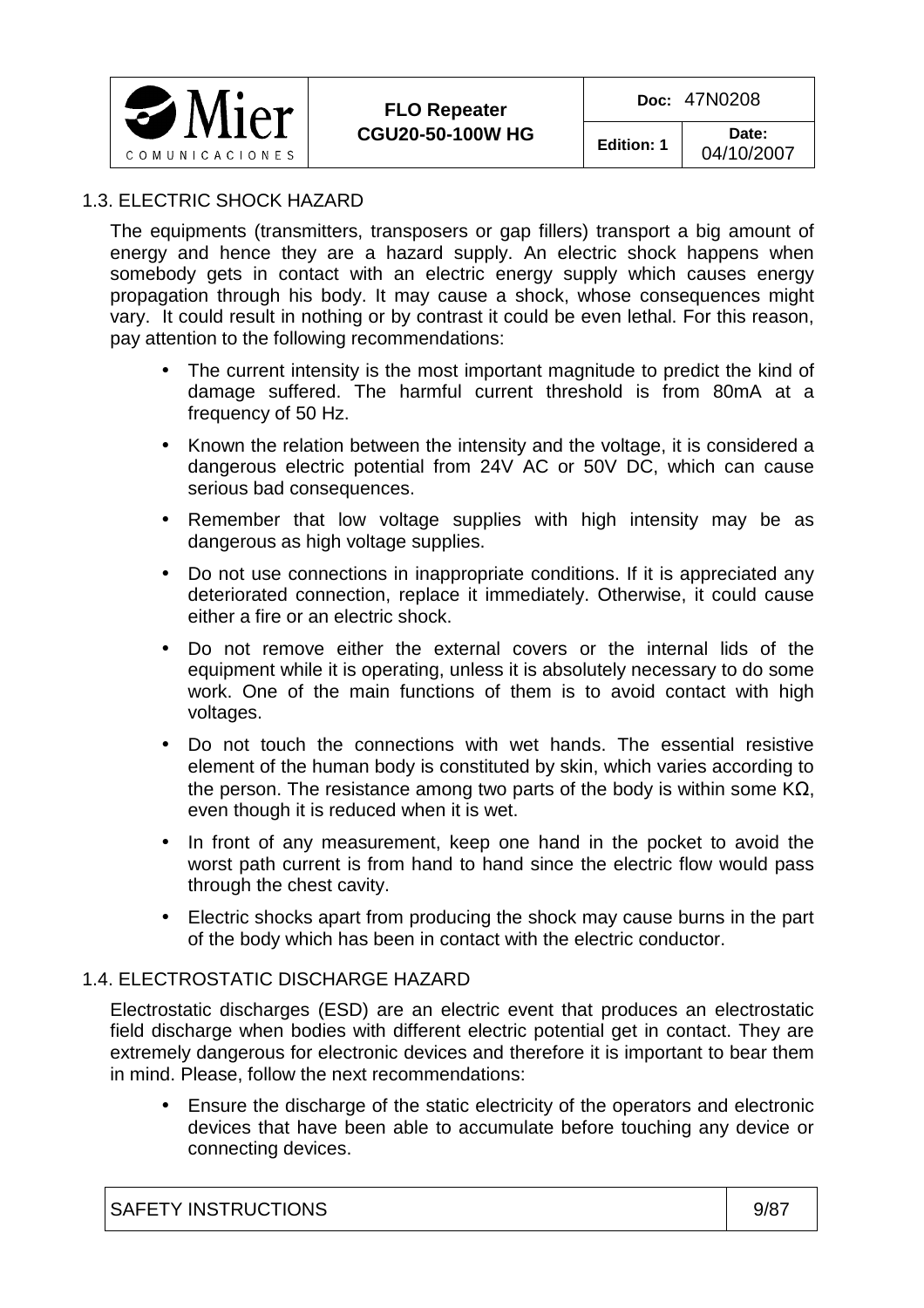

- Ensure that the ESD precautions are fulfilled before extracting PCBs. Always hold up the boards with the edges. Do not touch ever the board either through the print circuit or the connection pins.
- Handle ESD sensitive devices in a free static electricity area. If it is possible, use anti-static carpets in both floor and workstation.
- In order to transport ESD sensitive device, put it in an anti-static bag.
- If it is required to touch electronic devices of the equipment during its either installation or maintenance, the operators must be equipped with ESD protection. For instance, they can use an anti-static wrist.
- Avoid contact between boards and clothes. If an anti-static wrist is used, take care: it only protects the board versus body static electricity. Thus, clothes might damage boards.

#### 1.5. RF HAZARDS

Since RF lines may also cause certain damages, in the following lines it is described several recommendations to prevent hazards related with equipments that include this kind of lines.

- Ensure neither switch on the unit with RF lines in open circuit nor disconnect these lines when the unit is operating. Although the unit possess protection versus these events (signal is deactivated automatically), it could result in serious damages to the personnel.
- When an event as just explained happens, electric arcs may be generated, producing ultraviolet radiation. If these arcs have enough intensity, they may cause burns and temporal ocular injuries.
- When an instrument (wattmeter, spectral analyzer,…) has to be connected to a high frequency output, use suitable attenuators or dummies to avoid damages to the unit final amplifiers and to the measurement instrument.
- Do not remove either the external covers or the internal lids of the equipment while it is operating, unless it is absolutely necessary to do some work. One of their main functions is to avoid external dangerous radiation produced by the unit.

#### 1.6. FIRE RISK

Even though it is not much common, there is a risk fire in presence of electronic equipment with these features. Moreover, flames and heat applied to the unit produce extremely dangerous gases generated by the devices materials. For this, pay attention to the next good practices:

• Ensure that the operators have basic formation of fire-fighting. Apply the most appropriate methods with specialised anti-fire material.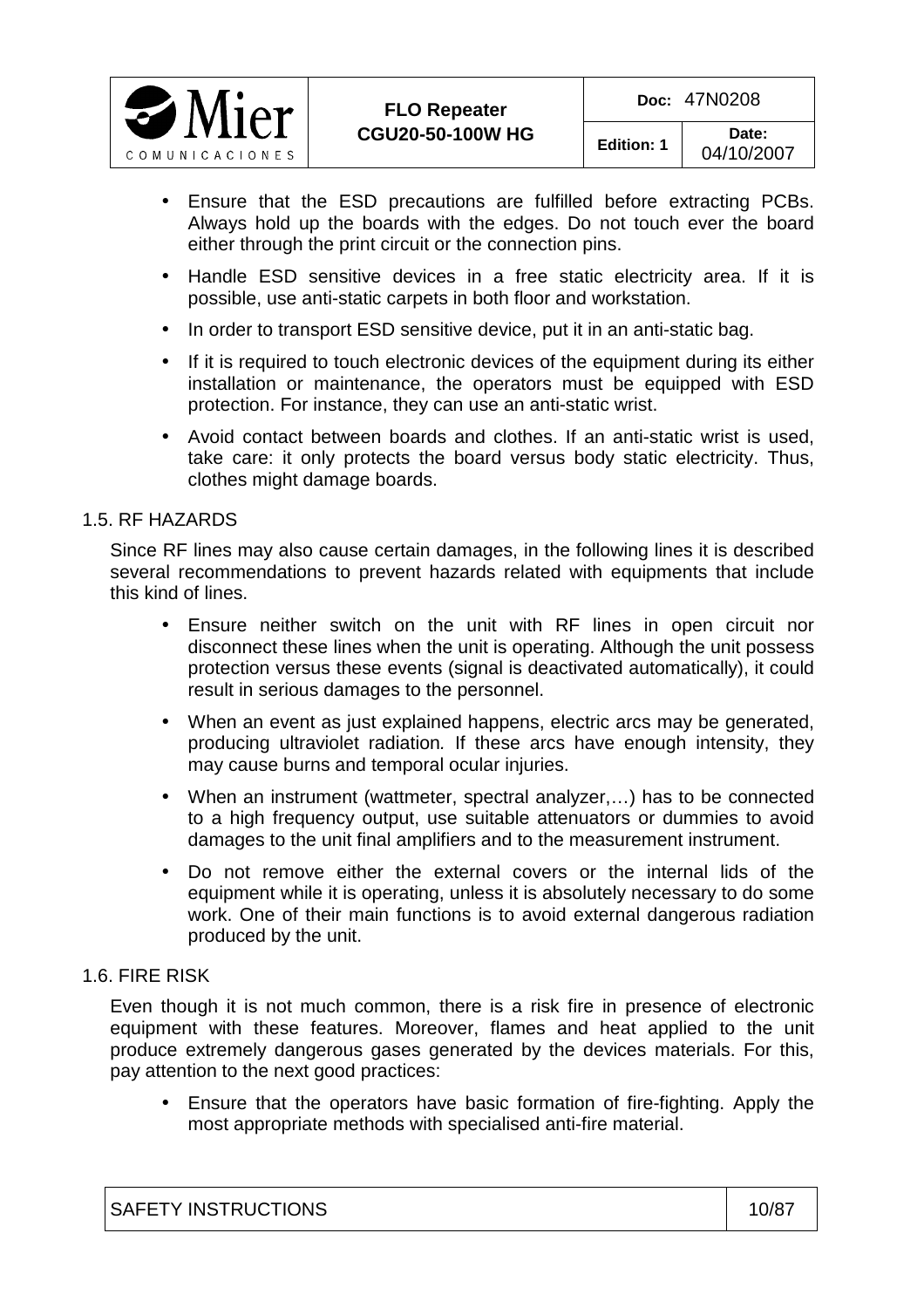

- Ensure the absence or the shortage of flammable materials in the room where the unit is located.
- Ensure that all the doors of the room are closed to prevent a possible expansion in case of fire.
- Do not remove either the external covers or the internal lids of the equipment while it is operating, unless it is absolutely necessary to do some work. One of their main functions is to avoid physical contact that could produce a short circuit. Then a fire could origin.
- When a fuse replacement is performed, original fuse with the same electric specifications has to be used. Otherwise, an excessive current though a fuse could cause a fire if it is not prepare for this intensity of current. The features of the fuses are shown in Table 1.

| <b>Unit Power</b>            | <b>Size</b> | <b>Typical current</b><br>rating (230V) | <b>Maximum current</b><br>rating (110V) | Interrupting<br>rating |
|------------------------------|-------------|-----------------------------------------|-----------------------------------------|------------------------|
| 1-2-5-10Wrms<br>1-5-10-20Wps | 5x20        | 0.7A                                    | 2Α                                      | 4Α                     |
| 20-25-50Wrms<br>100-200Wps   | 5x20        | 2.7A                                    | 6Α                                      | 8Α                     |
| 100Wrms                      | 5x20        | 7.7A                                    | 8Α                                      | 10A                    |

Table 1.- Fuses features depending on the unit power.

| AC INPUT: 110-240V 47-63Hz 4A | AC INPUT: 110-240V 47-63Hz 8A | AC INPUT: 110-240V 47-63Hz 10A |
|-------------------------------|-------------------------------|--------------------------------|
| DOBLE P/N FUSING: L250 T4A    | DOBLE P/N FUSING: L250 T8A    | DOBLE P/N FUSING: L250 T10A    |

Figure 2.- Identification of the fuses in the equipment.

- When a fuse replacement is performed, caution with double pole/neutral fusing.
- Use always an original battery to replace control board battery. The features of the battery must accomplish:
	- o Designation IEC: CR 2032
	- o UL Recognition: MH 13645 (N)
	- o Nominal Voltage: 3 V
	- o Typical Capacity: 230mAh
	- o Diameter: 19.7 (min), 20 (max)
	- o Height: 2.9 (min), 3.2 (max)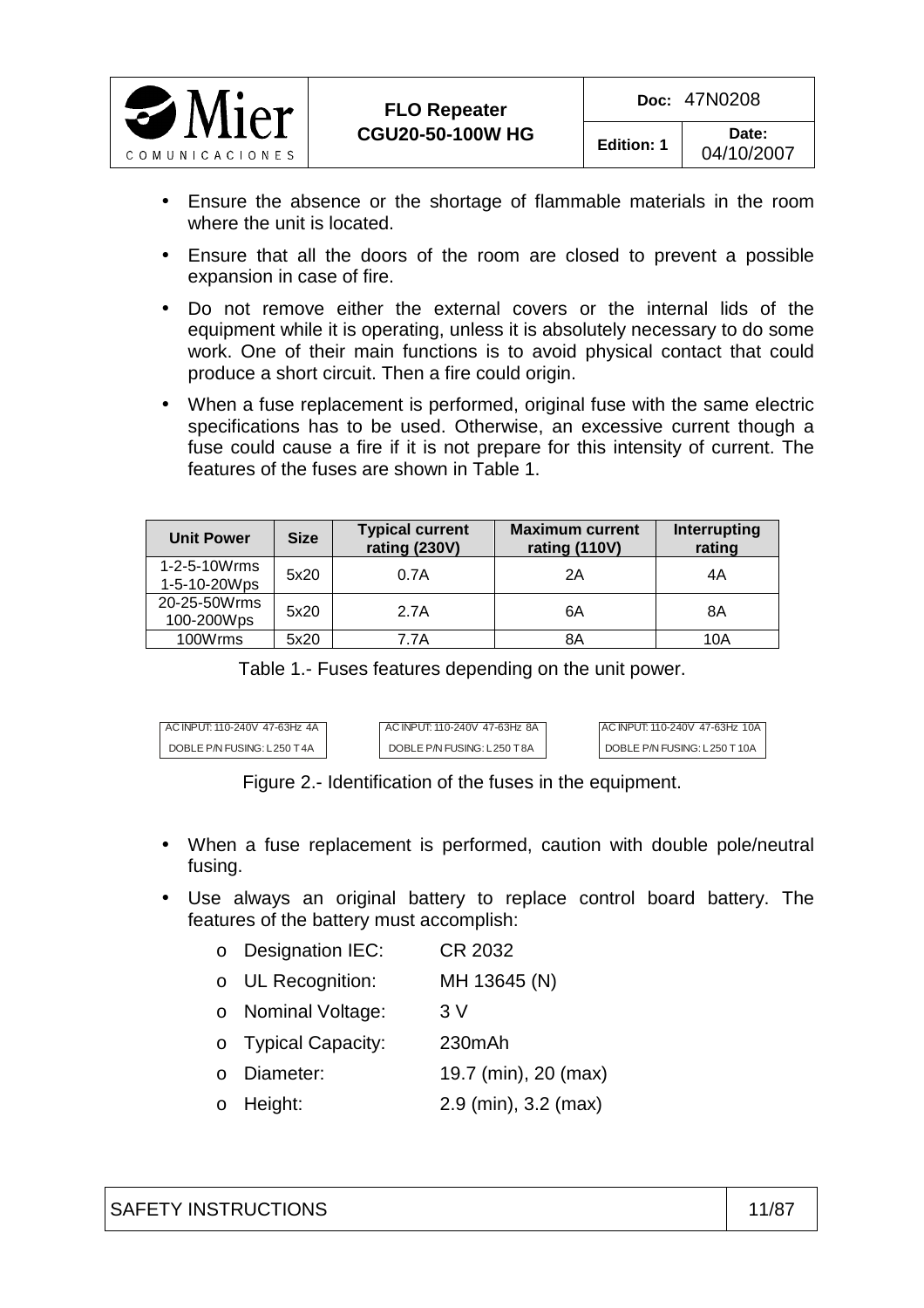

04/10/2007

#### **CAUTION**

## **RISK OF EXPLOSION IF BATTERY IS REPLACED BY AN INCORRECT TYPE DISPOSE OF USED BATTERIES ACCORDING TO THE INSTRUCTIONS**

- Avoid placing the battery in reverse polarity, as well as do not charge and do not short circuit it.
- Battery disposal method should be in accordance with local and state regulations.
- 1.7. DIRECTIVE 1999/5/EC (R&TTE)

It is declared the conformity with the Directive 1999/5/EC (R&TTE) of the European parliament. This directive, which is from 9 may 1999, is related with hertzian equipment and telecommunications terminals, and it declares that the equipment fulfils with its essential requirements.

The Declaration of Conformity related to this product can be found in the following URL: www.mier.es

The following CE mark is affixed to the equipment:

# CE 0341 **○**

The identification number of the NO (Notified Body) who certified the product might change.

The equipment is intended to be used in all EU (European Union) and EFTA (European Free Trade Association) countries.

The use of this equipment may be restricted to certain frequencies and requires a license for operation. For more details, contact with your TAS.

#### 1.8 FCC RULE PARTS 15.21 AND 15.103

 Changes or modifications not expressly approved by the party responsible for compliance could void the user's authority to operate the equipment.

 NOTE: This equipment has been tested and found to comply with the limits for a Class A digital device, pursuant to Part 15 of the FCC Rules. These limits are designed to provide reasonable protection against harmful interference when the equipment is operated in a commercial environment. This equipment generates, uses, and can radiate radio frequency energy and, if not installed and used in accordance with the instruction manual, may cause harmful interference to radio communications. Operation of this equipment in a residential area is likely to cause harmful interference in which case the user will be required to correct the interference at his own expense.